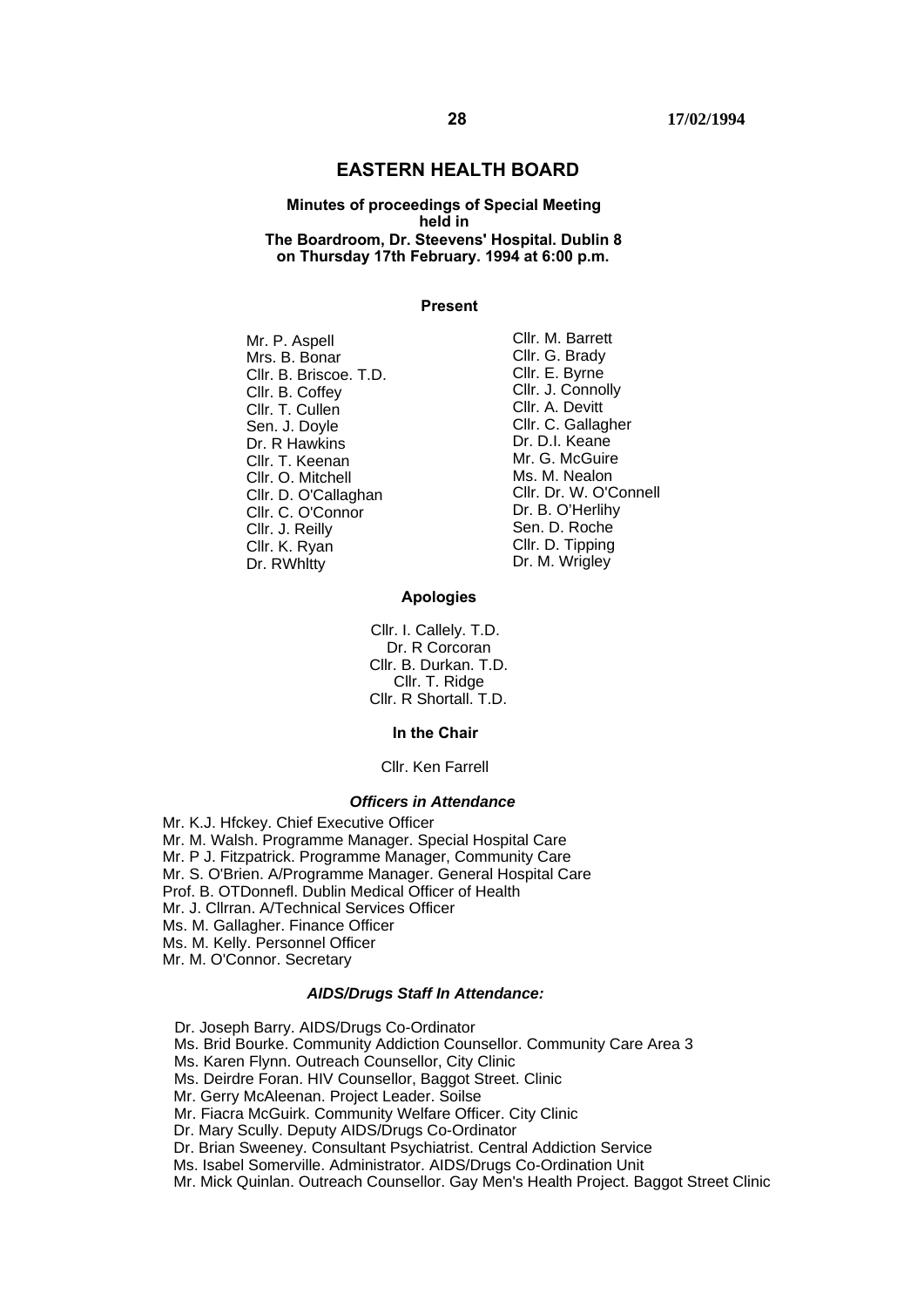#### **24/1994**

#### **CHAIRMAN'S BUSINESS**

Members joined with the Chairman in welcoming to their first Board meeting:-

- Cllr. Thomas Cullen. a new member appointed by Wlcklow County Council:
- Mr. P.J. Fitzpatrick who had recently been appointed as Programme Manager. Community Care Service.

Cllr. Cullen thanked the members for their welcome.

Mr. Fitzpatrick also replied suitably to the members' expression of welcome.

### **25/1994 CHIEF EXECUTIVE OFFICER'S REPORT**

The Chief Executive Officer drew the members' attention to a report from Mr. Seamus O'Brien. Programme Manager. General Hospital Care Service, copies of which had been circulated, in relation to the housing of 26 Bosnian refugees in the Nurses' Home at Cherry Orchard Hospital.

### **26/1994 DEVELOPMENTS Of DRUG ABUSE/HIV/AIDS PROGRAMMES.**

A discussion took place on Report no. 6/1994 (copy filed with official minute) which dealt with developments in our Board's Drug Abuse/HIV/AIDS programmes.

Included in the Report were the latest figures on the epidemiology of AIDS and estimates of the numbers engaging in drug misuse. Service developments in recent years in methadone treatment needle exchange, rehabilitation, community drug teams, gay men's health project counselling and clinical services for prostitutes, homelessness and HIV testing for the community were reviewed, together with details of developments planned for 1994.

The following main points were made during the discussion: -

- the planned provision of additional satellite clinics and the strategy of decentralising the service to suburban areas was welcomed:
- the "contract" document which is given to drug abusers who approached our Board for a service was warmly welcomed for the manner in which it demonstrated the range of treatment options on offer:
- a medical audit was being conducted an the 350 people who attend clinics far methadone maintenance; the results will be published m due course:
- the methadone treatment and needle exchange programmes were strongly supported: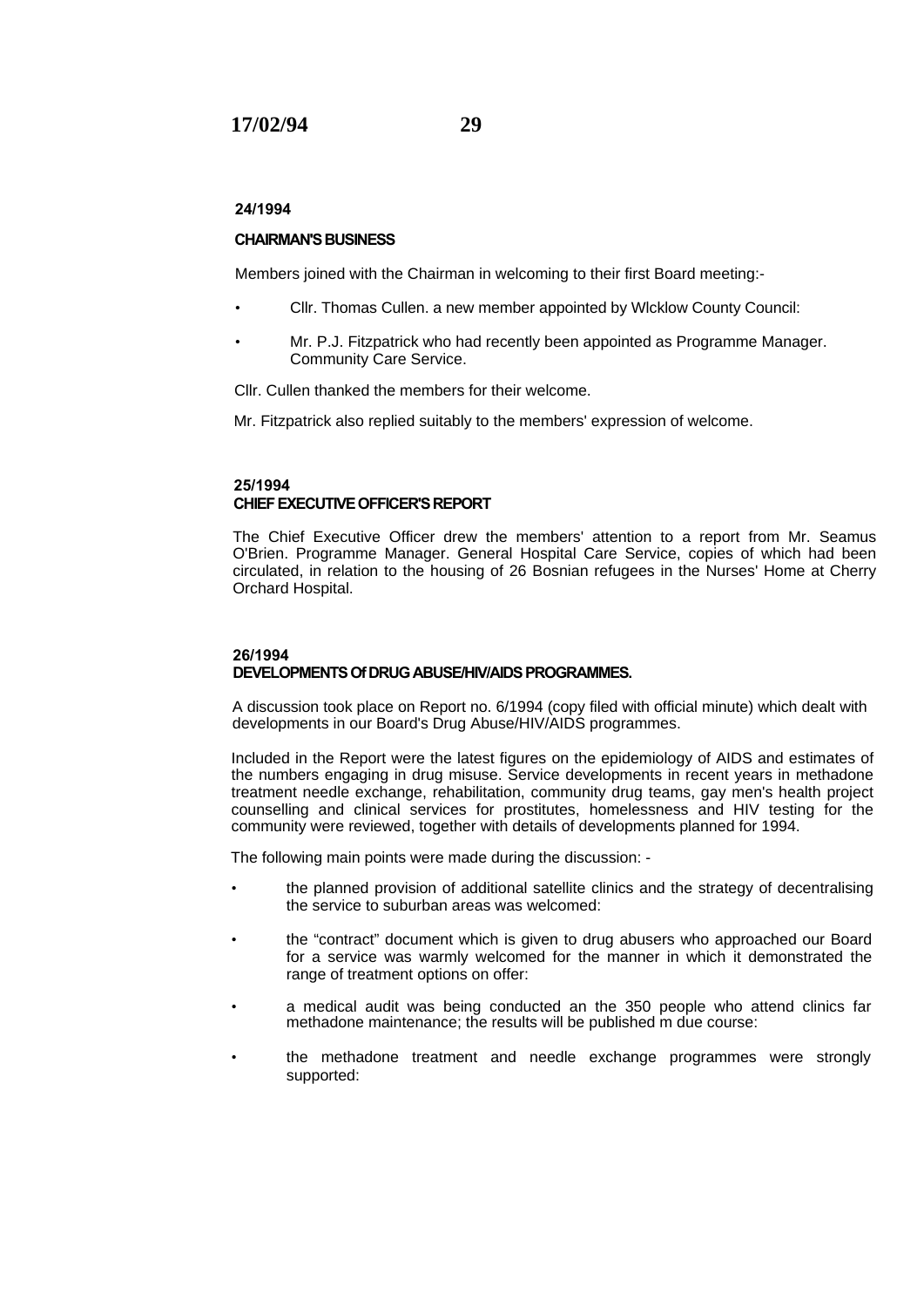- the question of extending the service to Counties Kildare and Wlcklow will be monitored carefully in the light of any developing needs in those areas;
- some difficulties existed in relation to the policy of encouraging general practitioners to participate in methadone prescribing in terms of. inter alia, security considerations and the level of capitation rate payable:

**Following the discussion to which Cllr.Connolly, Cllr. Byrne. Dep. Briscoe. Dr. Keane, Cllr. Reilly, Mrs. Bonar. Mr. McGuire, Cllr. Barrett. Dr. Hawkins. Dr. Whitty, Cllr. O'Callaghan. Dr. Wrigley. Dr. O'Herlihy. Dr. O'Connell. Ms. Nealon, Sen. Roche and Sen. Doyle contributed, and to which the Chief Executive Officer, Dr. Barry, AIDS/Drugs Co-Ordinator and members of the AIDS/Drugs staff replied, it was agreed, on a proposal by the Chairman, seconded by Cllr. Byrne, to reaffirm our Board's policy in relation to the development, of Drug Abuse/HIV/AIDS programmes.**

**The Chairman, on behalf of the members, thanked Dr. Barry and his staff for their very interesting presentation and for the information which they provided in response to members' questions.**

The meeting concluded at 8.15 p.m.

**Correct: K. J. Hickey Chief Executive Officer**

**CHAIRMAN**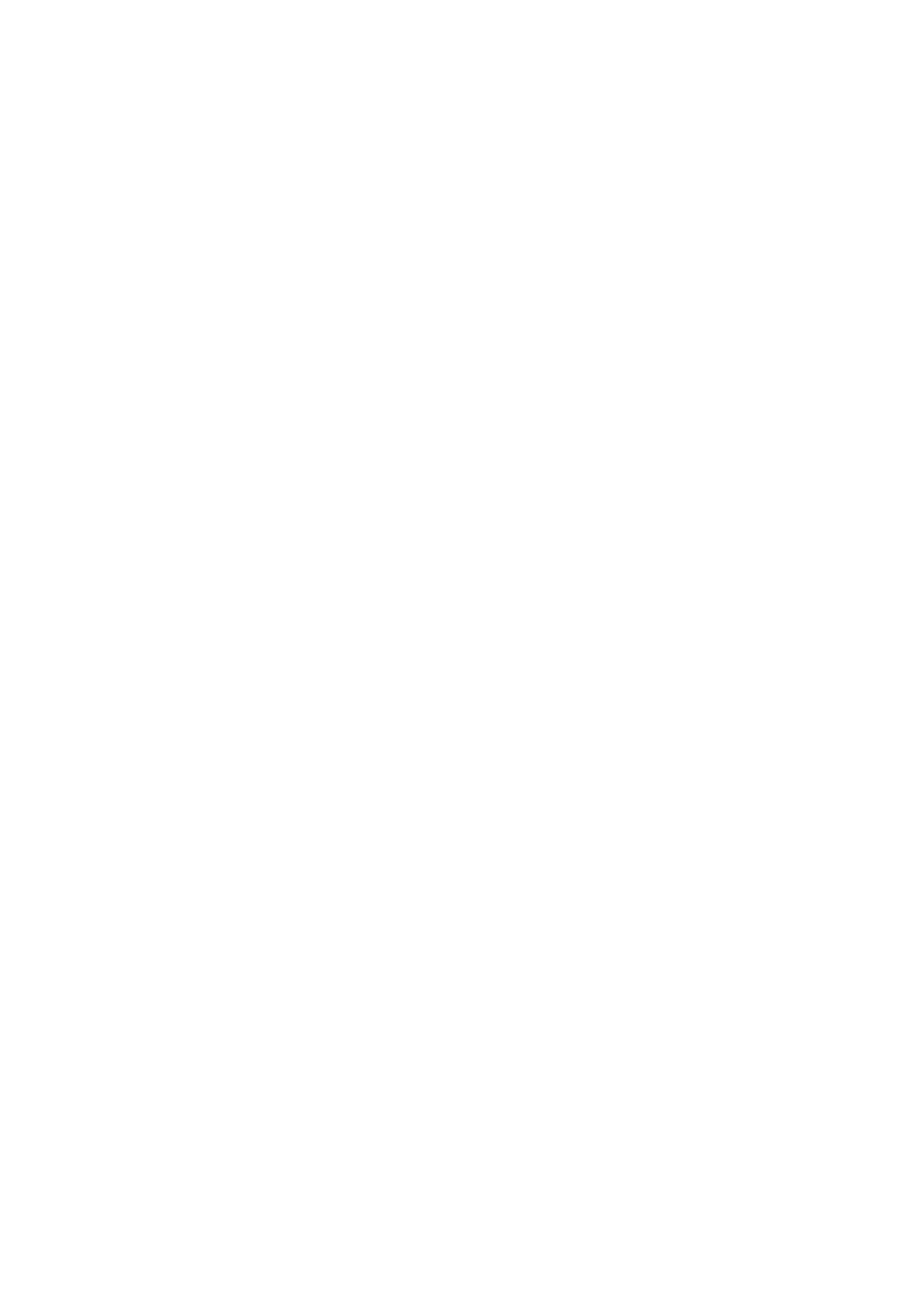## **EASTERN HEALTH BOARD**

## **Report No. 6/1994**

### *Developments in Drug Abuse/HIV/AIDS Programmes*

## **1. Introduction**

Following the publication of the Report of the National Co-ordinating Committee on Drug Misuse in May 1991 and the Report of the National AIDS Strategy Committee in April 1992 the Eastern Health Board now has the prime responsibility in its area for the development and implementation of preventive and primary care strategies for HIV and drug misuse. The programmes accelerated considerably following the 'ear-marked' funding allocated in 1992, and 1993 was the first full calendar year for which extra funding was available.

## **2**. **Epidemiology of HIV/AIDS**

Health statistics in relation to HIV and drug use are collected in different ways. To date HIV statistics have been collected by the Department of Health. Latest figures on the epidemiology of AIDS are given in Table 1. In Table 2 the number of new cases of AIDS, deaths from AIDS and new HTV positive results in each of the last six years is given. The number of new cases of AIDS over the last four years has been static and there has been a slight rise in the number of deaths in each year. It is hard to interpret the number of new people diagnosed HIV positive because this only reflects people who come for testing. However, over the past six years the number of newly diagnosed HTV positive individuals has varied between 115 and 160 each year. Approximately half of all HTV related illness in Ireland is attributable to drug misuse.

### **3. Drug Use**

There is much speculation as to the number of injecting drug users in Dublin, Report with estimates ranging up to 7,000. The Health Research Board Report for 1991 in relation to treated drug misuse has recently been published and shows that just over 2,000 people received treatment for drug misuse in 1991, of whom 69% were currently injecting but only 20% were currently sharing needles. These figures are summarized in Table 3. The number in treatment was 1,750 in 1990. Of the 2,000 who received treatment for drug misuse in 1991, the estimated number who received treatment for the first time was 450. In most western European cities the ratio of those not in treatments to those treatments is of the order of 3 to 1 to 4 to 1; so it may well be that there are over 5,000 people injecting in Dublin.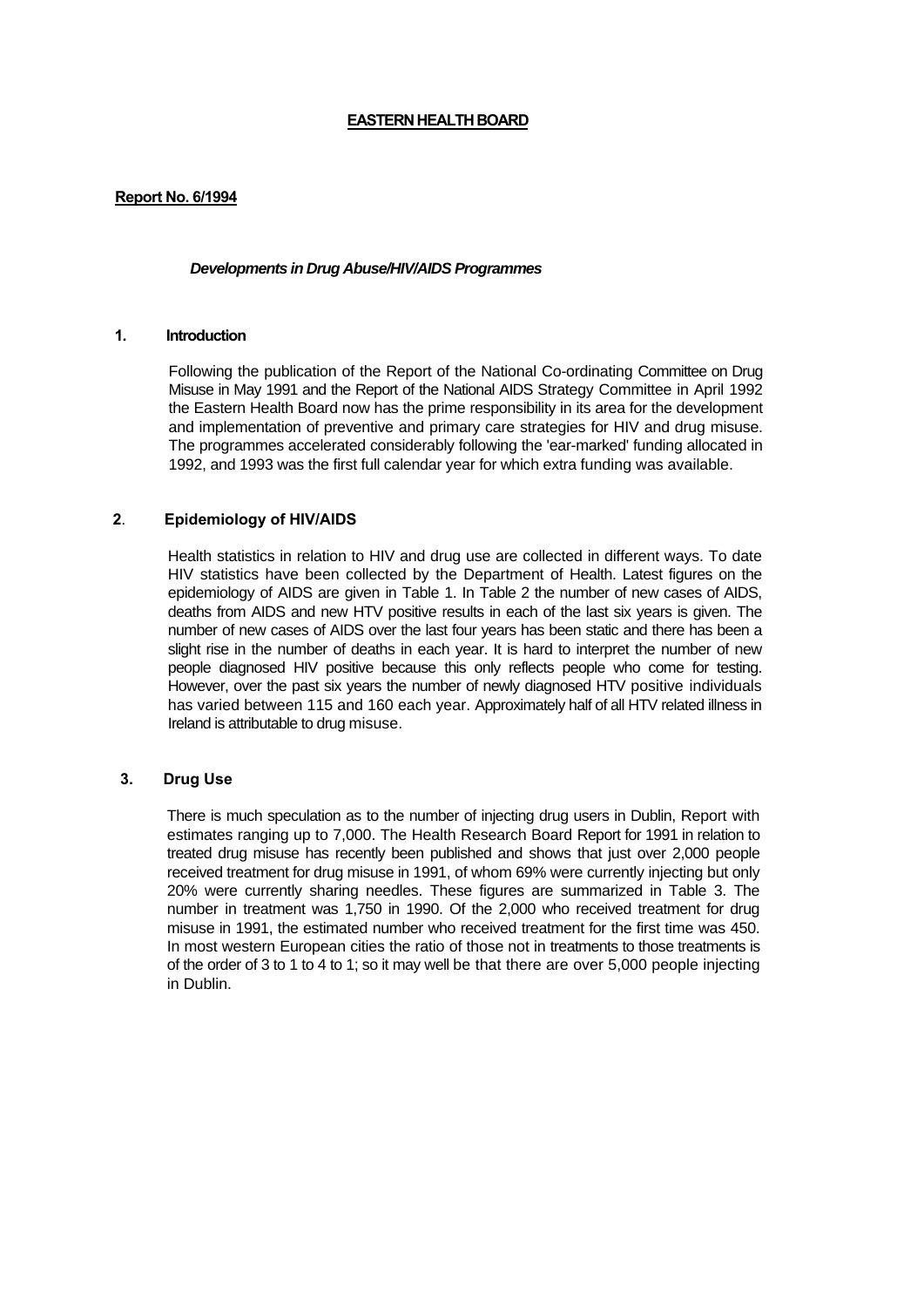### **Staffing Structure**

To enable our Board to respond effectively to the twin public health issues of HIV and drug misuse it has been necessary to alter considerably the staffing profile of the service over the past 18 months. To enable the initiatives which have been undertaken to be achieved and be successful the following staffing levels have evolved.

| <b>Community Addiction Counsellors</b> | 20 |
|----------------------------------------|----|
| <b>HTV Counsellors</b>                 | 4  |
| <b>Outreach Counsellors</b>            | 9  |
| <b>Community Welfare Officers</b>      |    |
| <b>Public Health Doctors</b>           | 2  |
| <b>Psychiatrists</b>                   | 3  |
| <b>GPs (Sessional)</b>                 | 10 |
| Pharmacists                            | 3  |
| <b>Nurses</b>                          | 4  |
| Administrative and Clerical Staff      |    |
| Creche Supervisors                     | 2  |
| Porters                                | 12 |

#### **Service development during 1993**

#### **5.1. Methadone Treatment**

The major expansion of the Health Board's community based services has been in the field of drug services, not of course, forgetting the high correlation between injecting drug misuse and HTV infection. This has primarily been because of the absence of a comprehensive primary care response to drug misuse over the preceding 10 years in Dublin. Our Board currently has three Satellite Clinics. The numbers receiving methadone maintenance at Health Board clinics are given in Table 4. A small number are treated under the auspices of the Eastern Health Board at Trinity Court

### **5.2. Needle Exchange**

A cornerstone of HIV prevention among drug users is the ready availability of clean needles for those drug users unable to stop injecting and unable to obtain methadone treatment. During 1993 the number of new attenders at our Board's needle exchanges was 427. Table 5 gives the number of attenders at the Board's needle exchanges over the past five years. The rapid increase in attendance for methadone and needle exchange is testament to the efforts of staff in attracting persons for treatment who formerly were not attending health services.

### **5.3. Rehabilitation**

The Soilse rehabilitation programme has been completed by a second group of stable or ex drug users, bringing the total who have gone through this programme to 28. Of these the majority have found either employment or further training or education. The participant profile was characteristic of those immersed in long-term drag misuse. Most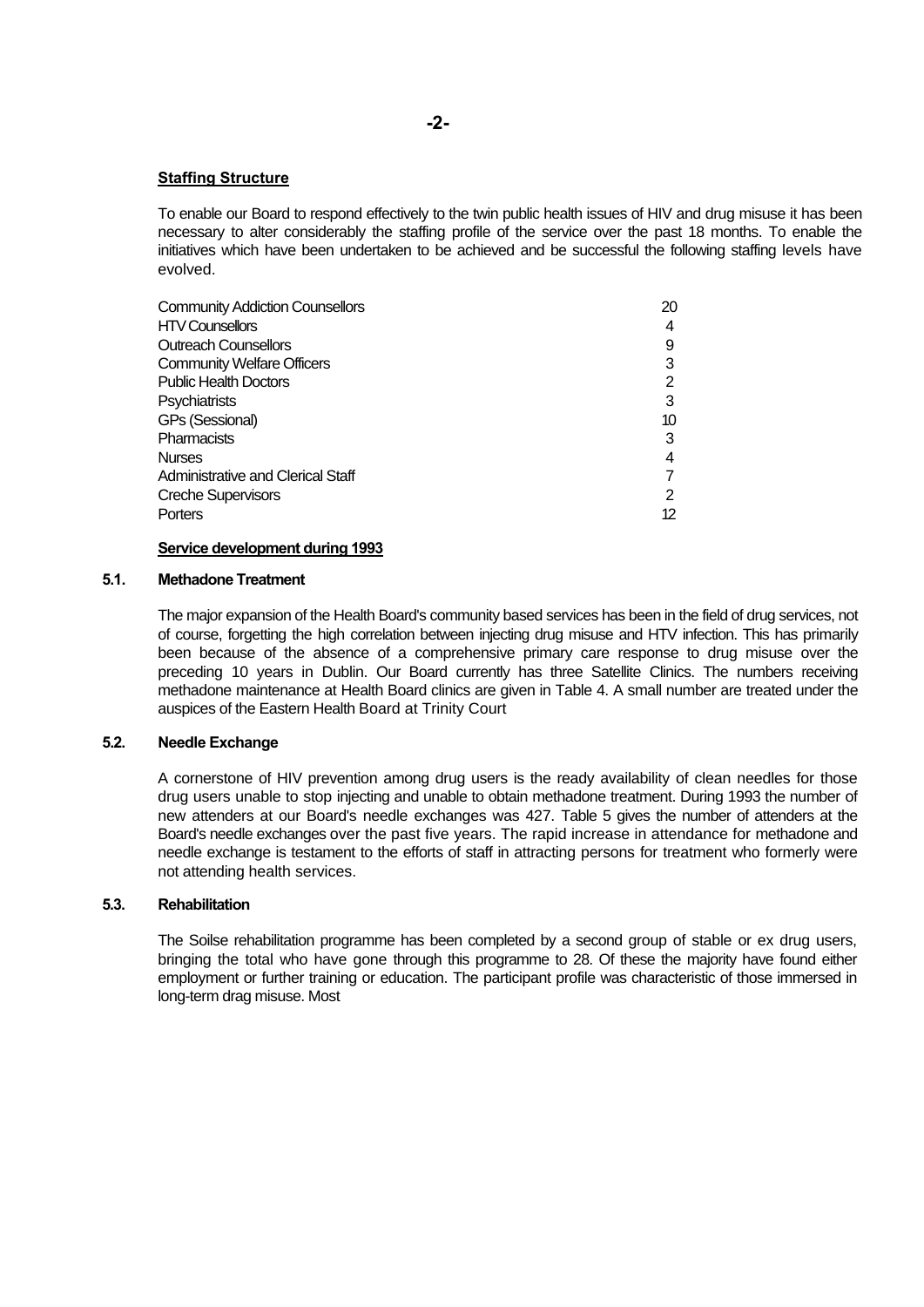were socially isolated, long-term unemployed, with low self esteem and a value system determined by the drug culture. The training methods adopted took into account the psychological learning type of the drug user and employed appropriate learning techniques. This meant focusing on developing the emotional, social, cognitive, manual and artistic learning capabilities of the individual.

## **5.4. Community Drug Teams**

As well as the clinical and counselling services described above our Board's response to drug misuse is community orientated also. This acknowledges the underlying socioeconomic basis for most of the drug misuse which happens in Dublin and involves community groups in the development of comprehensive responses to drug misuse in communities. To date there are two Community Drug Teams (Ballymun and Rialto).

#### **5.5. Gay Men**

After drug users, the population group with the greatest prevalence of HIV infection and AIDS related illness are homosexual men. In response to this our Board established a Gay Men's Health Project in the Autumn of 1993. The service comprises an outreach programme, with follow up counselling and clinical services as appropriate. During 1993 250 attended this programme. Services available included HTV testing, Hepatitis B testing, Hepatitis B screening and immunisation if necessary, sexually transmitted disease screening and treatment

#### **5.6. Prostitutes**

Another group at potential risk of acquiring HIV infection are prostitutes. In 1991 our oard set up a service for women in response to this potential need. During 1993 110 women attended for various counselling and clinical services. The outreach component of this programme is done in conjunction with a project organised by the Good Shepherd Sisters.

#### **5.7. Homelessness**

Another initiative which was commenced last year by the community welfare section of the AIDS/Drugs Service was the setting up of a programme to address the issue of homelessness among those attending the service. Various accommodation options are being utilised.

## **5.8. HTV Testing for the Community**

During 1993 1,500 HIV tests were carried out at our Board's clinics. Break down by clinic is given in Table 5. Most of the clinical developments happened in Baggot Street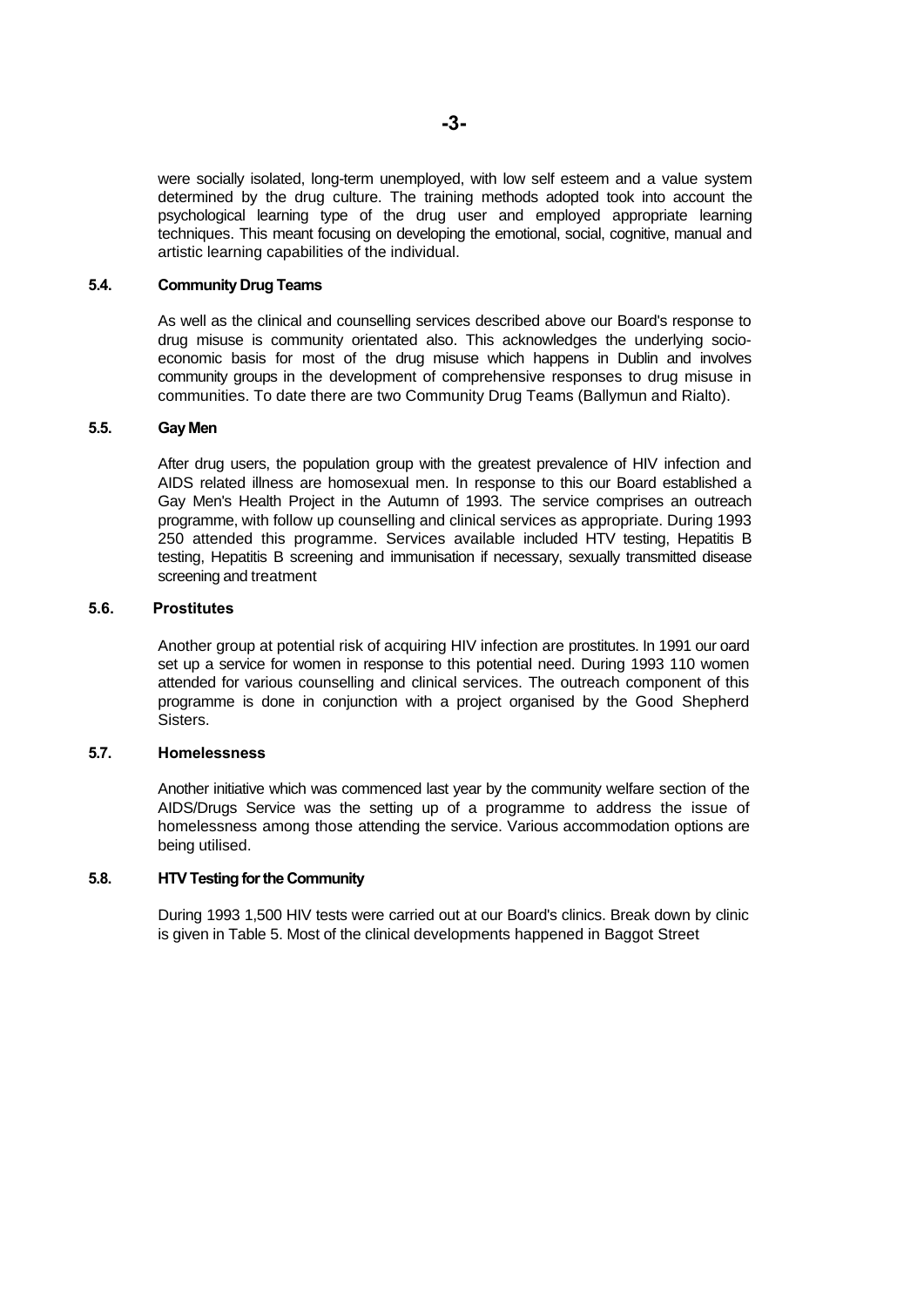## **-4-**

### **6. Developments for 1994**

During 1994 it is planned to further develop all the services mentioned above. It is also planned to open two more Satellite Clinic, one in the south inner city and the other in north west Dublin and to develop a tiurd Community Drug Team. It is also envisaged that primary care for drug takers will be more readily accessible thoughout the city, including general practitioner care. Education programmes targetted at young people who might be at high risk will be intensified and services specifically catering for vulnerable women will also be developed. The response over the past 18 months has concentrated more on treatment options in relation to chronic drug misuse.

It is recognised diat at any given time a drug user may not be ready for more intensive treatments and accordingly a range of options are presented to the drug users when they present for treatment These are summarised in the document "contract" which I enclose as an appendix to this report The essence of our Board's response to drug misuse is to bring as many drug takers as possible into contact with the health services. In tins we have been very successful, one could almost say the victims of our own success in that the demand for our services cannot currently be met From the point of view of HTV prevention the aim is to provide a comprehensive service to the public, in particular those for whom a service was not previously readily available. This has been achieved through the gay men's health project and the services for prostitutes. Further increases in staff and reorganisation of existing staffing structures will be necessary to enable the Board to maintain and build on the service currently provided.

I also enclose for the information of members a copy of the second edition of the Health Board's AIDS/Drugs Newsletter.

**17th February 1994 K. J. Hickey** 

**Chief Executive Officer**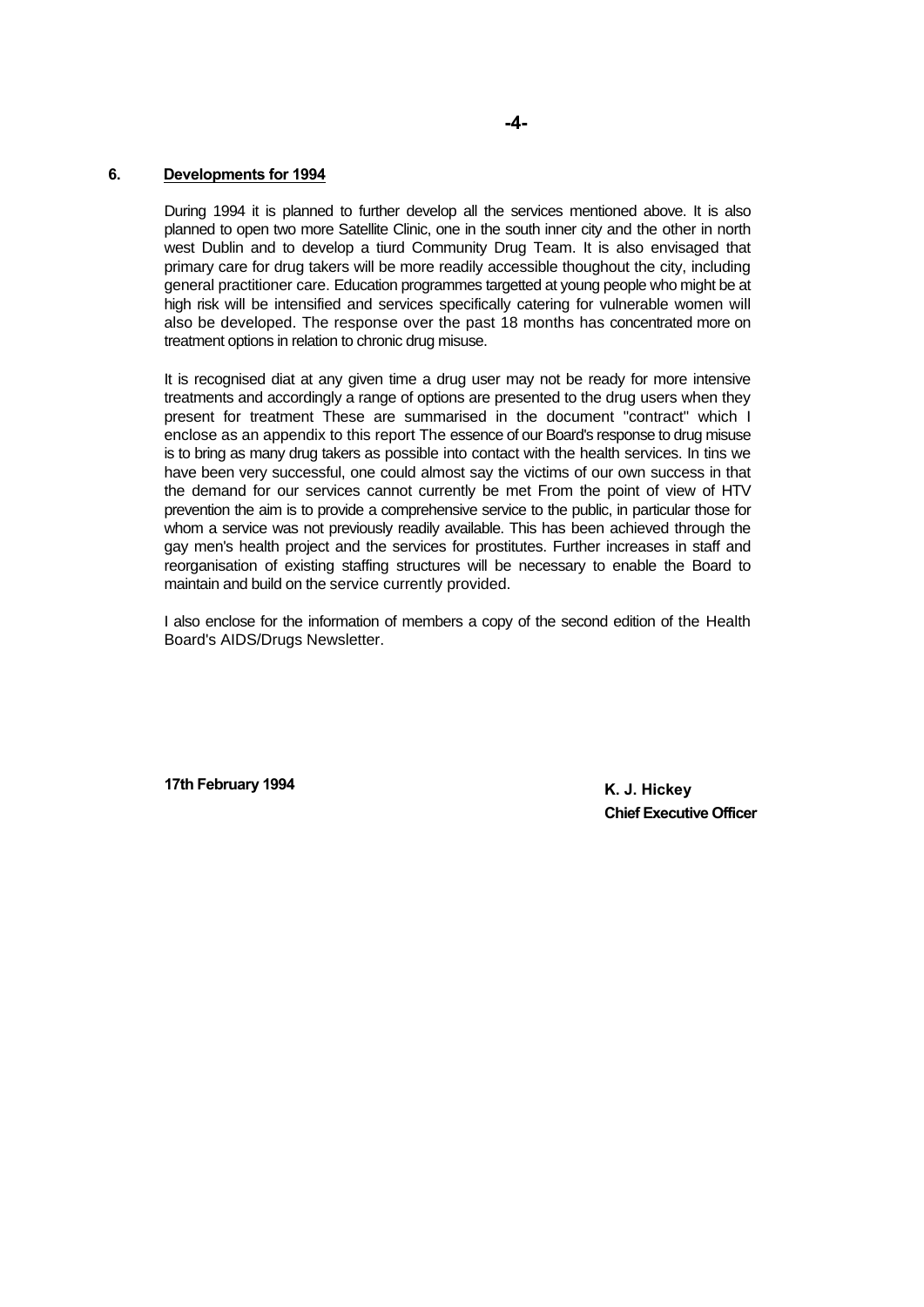# **AIDS CASES AND DEATHS UP TO 31ST DECEMBER 1993**

| Homosexuals/Bisexuals               | 122 | 59 |
|-------------------------------------|-----|----|
| IV Drag Abusers                     | 169 | 70 |
| Homo/Bisexual/IVDU                  | 7   | 6  |
| Haemophiliacs                       | 22  | 18 |
| Heterosexuals                       | 41  | 18 |
| Babies Born to IV Drug Abusers      | 8   | 6  |
| Babies Born to Heterosexual Mothers | 1   |    |
| Undetermined                        | 8   | 5  |
|                                     |     |    |

 **Cases Deaths**

378 182

**Table 2**

## **NEW CASES OF AIDS. DEATHS FROM AIDS AND NEW HIV POSITIVE RESULTS IN THE LAST SEX YEARS**

|      | <b>New Cases</b> | <b>Deaths</b> | <b>Positive</b><br><b>HTVTests</b> |
|------|------------------|---------------|------------------------------------|
| 1988 | 38               | 9             | 115                                |
| 1989 | 51               | 15            | 116                                |
| 1990 | 61               | 26            | 112                                |
| 1991 | 71               | 21            | 136                                |
| 1992 | 50               | 42            | 157                                |
| 1993 | 70               | 45            | 136                                |

**Table 1**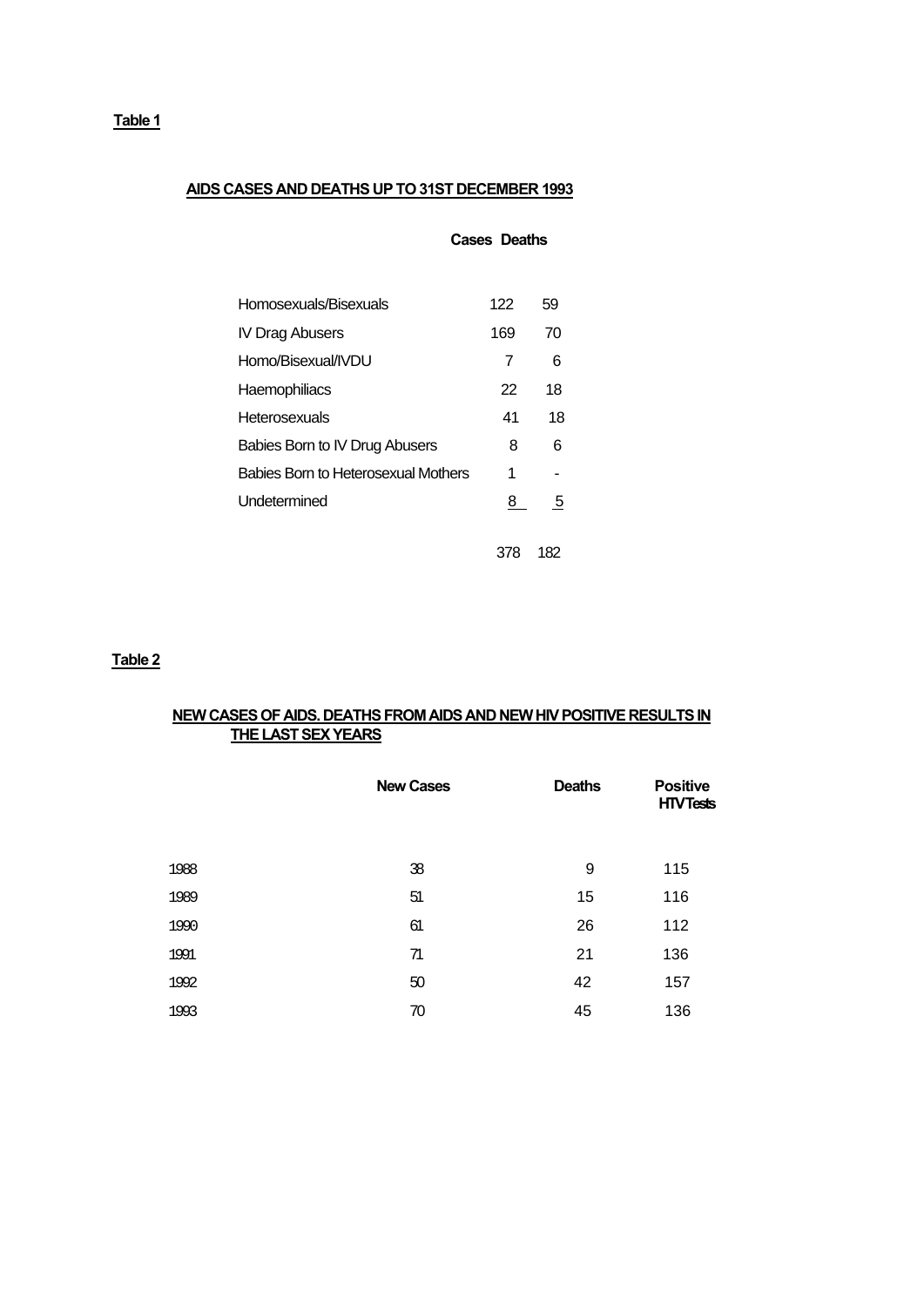## **Table 3**

The following findings from the Dublin Drug Treatment Reporting System for 1991 refer to clients who received treatment for problem drug taking who were resident in the Greater Dublin Area. Treatment was provided by a range of statutory and voluntary treatment centres considered to be representative of drug treatment availability in the catchment area.

- ♦ An estimate of 2006 persons received treatment for drug misuse in 1991;
- The estimated number who received treatment for the first time was 450;
- Seventy seven per cent of clients were male;
- Most clients, 95%, were between 15 and 39 years;
- ♦ More than half lived with their family of origin;
- Thirty per cent lived in the inner city;
- ♦ Forty two per cent had left school before the official school leaving age of 15, women proportionally more so than men;
- Eight out of ten clients were unemployed;
- In 78% per cent of cases an opiate was the primary drug of misuse, mainly heroine and morphine sulphate tablets;
- The majority, 64%, had injected their primary drug;
- Half had been misusing their primary drug for five or more years;
- Of those who had ever injected their drugs, 69% were currently injecting, but only 20% were currently sharing injecting equipment;
- Proportionally more women than men were living with a drug misusing partner, and also more women than expected were sharing injecting equipment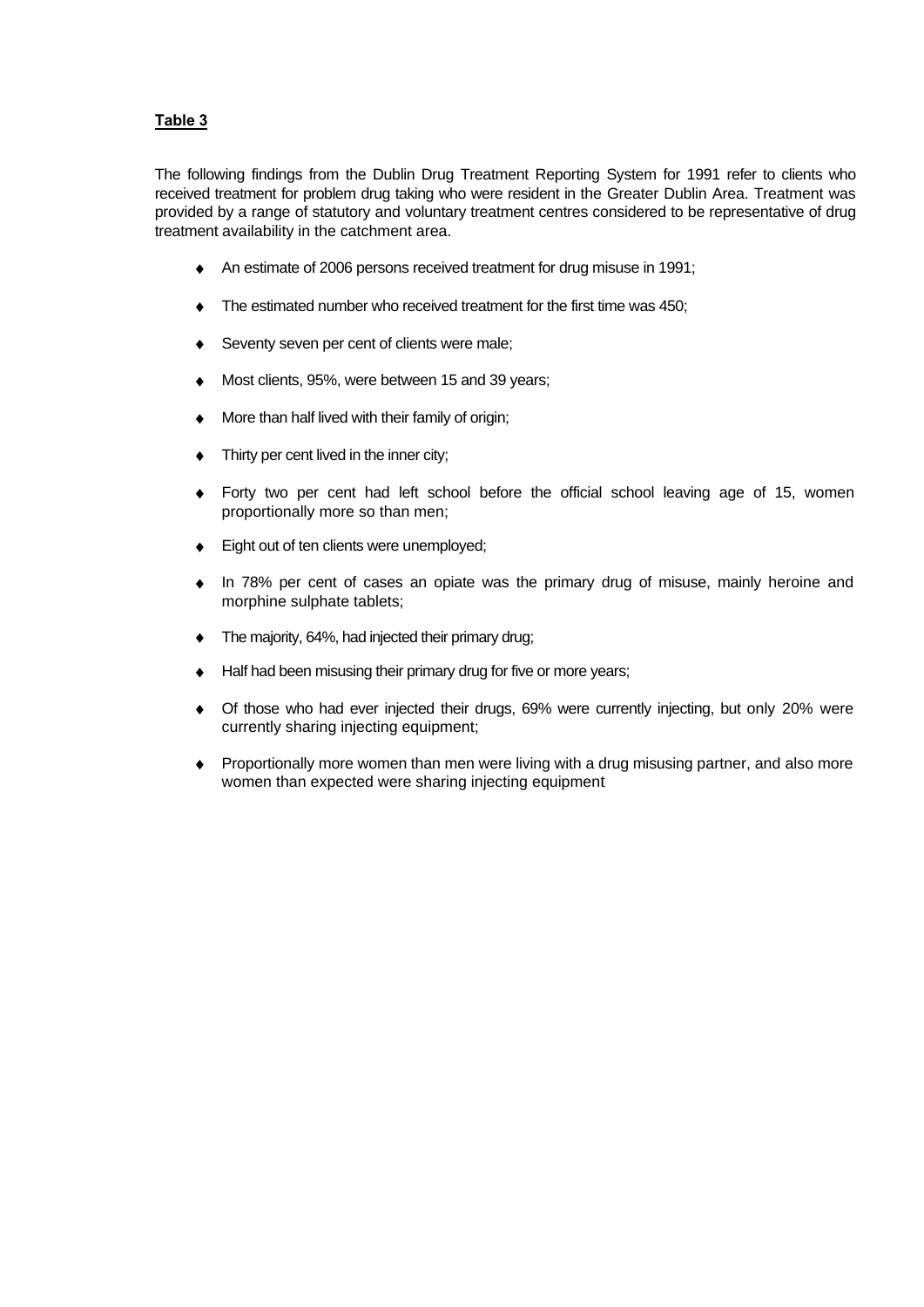## **Table 4**

## **DAILY ATTENDANCES AT SATELLITE CLINICS AT END 1993**

## **For Methadone Maintenance**

|                      | Male | Female | Total     |
|----------------------|------|--------|-----------|
| <b>Baggot Street</b> | 70   | 30     | 100       |
| Aisling              | 130  | 15     | 145       |
| City Clinic          | 44   | 40     | 84        |
| <b>Trinity Court</b> | 15   | 8      | <u>23</u> |

Total 352 :

## Table 5

## NEW ATTENDERS AT NEEDLE EXCHANGE

|                                     | 1989 | 1990 | 1991      | 1992       | 1993     | Total        |
|-------------------------------------|------|------|-----------|------------|----------|--------------|
| <b>Baggot Street</b><br>Ballyfennot | 273  | 356  | 185<br>55 | 193<br>144 | 63<br>24 | 1,070<br>223 |
| Sunmierbill                         |      |      | ۰         | 36         | 123      | 159          |
| <b>North Strand</b>                 |      |      | ۰         | 13         | 86       | 99           |
| Aisling                             |      |      | ۰         | 27         | 81       | 108          |
| WeUmount                            |      |      | ۰         | 15         | 38       | 53           |
| Inchicore                           |      |      | ۰         | 1          | 12       | 13           |
| Total                               | 273  | 356  | 240       | 429        | 427      | 1,725        |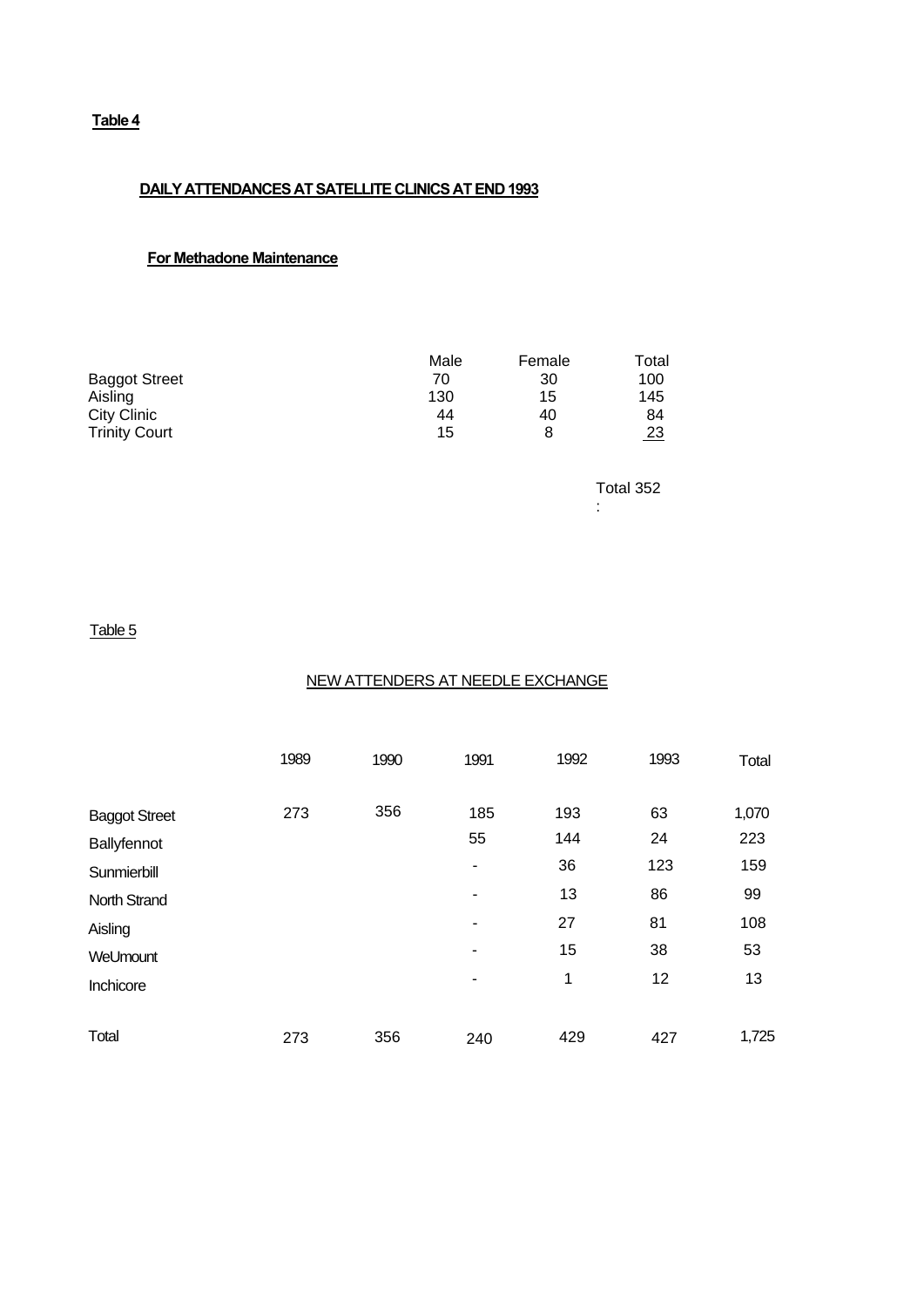# **Table 6**

# **HIV Testing in 1993**

| <b>Male</b> | <b>Female</b> | <b>Total</b> |  |
|-------------|---------------|--------------|--|
|             |               |              |  |
| 908         | 426           | 1,334        |  |
| 165         | 58            | 223          |  |
| 11          | 17            | 28           |  |
|             |               |              |  |

 **Total 1,585**